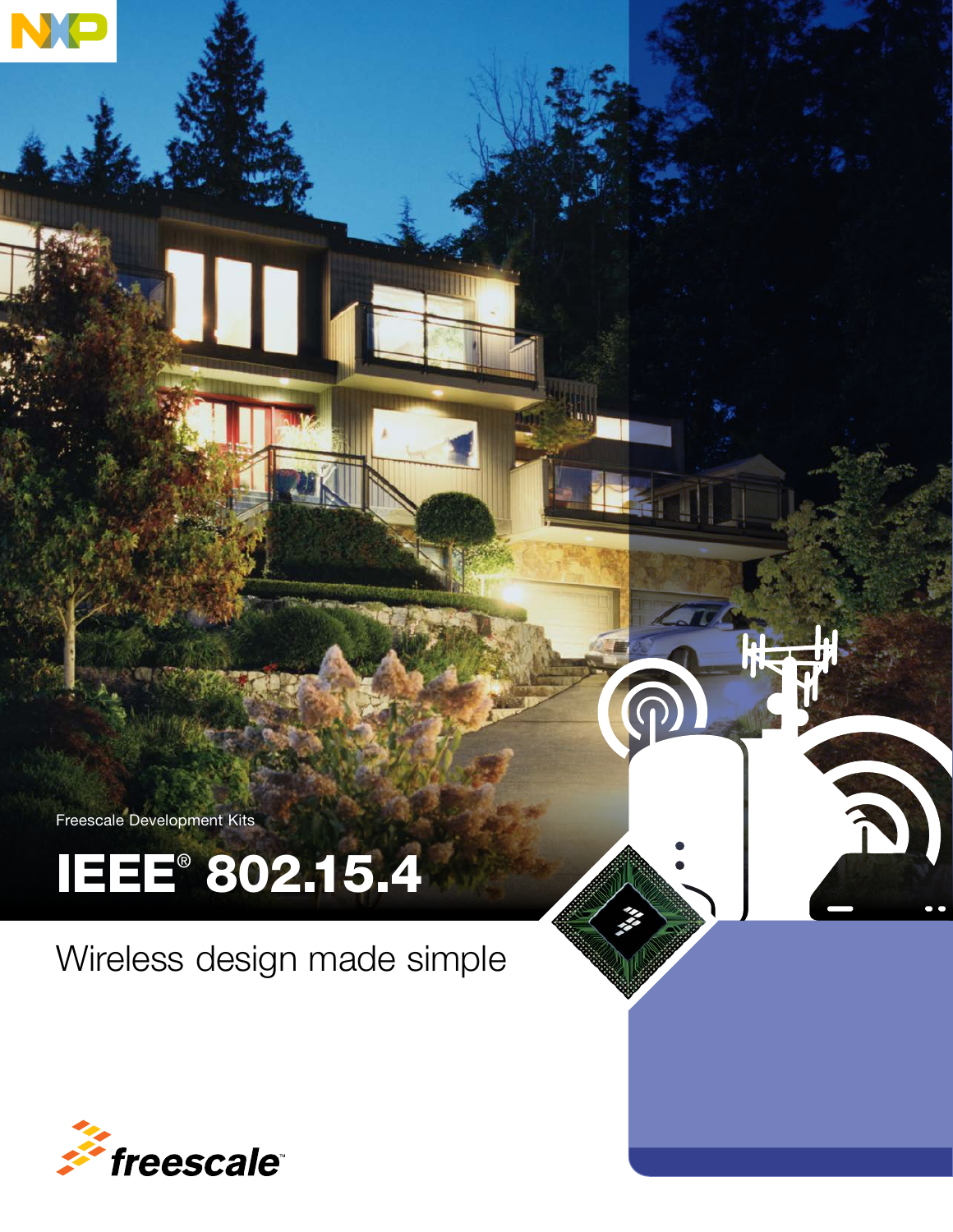# Our Wireless Portfolio

Our portfolio of 802.15.4 platforms lets the developer choose the best platform for their technical requirements and cost objectives. Whether they simply need to add a wireless transceiver to their existing design or create stand-alone wireless functionality, Freescale has the solution to meet their needs.

Freescale draws on extensive radio frequency (RF) and wireless experience from more than 50 years of radio product development. With our depth of experience in this area, we are qualified to offer comprehensive IEEE 802.15.4 standard-compliant and ZigBee®-compliant platform solutions. Freescale makes wireless simple by providing a one-stop shop for customers, complete with RF transceivers, MCUs, sensors, network protocol stacks, including 802.15.4 and ZigBee, reference designs and a flexible development tool suite. Virtually any low data rate, monitoring, control or automation application that requires long battery life and networking capability can benefit from the wireless connectivity solutions provided by the IEEE 802.15.4 standard and ZigBee technology.

# Software Development

While developers and users seek nirvana through a singular technology that solves all of their market needs, this rarely happens. Wireless sensing and control is no exception, however 802.15.4 is a solid foundation and Freescale has developed a number of protocol stacks based on it to meet specific application needs. Our 802.15.4 platform supports our simple media access controller (SMAC), IEEE 802.15.4 MAC, SynkroRF, BeeStack Consumer (ZigBee RF4CE) and BeeStack (ZigBee/ZigBee Pro) protocol stacks. These give developers the flexibility to build products optimized for different features, such as cost, performance, complexity and interoperability. Freescale solutions are delivered in conjunction with our BeeKit Wireless Connectivity Toolkit. The BeeKit provides a simple GUI approach to configure network settings, allowing the embedded designer to concentrate on building the application. BeeKit helps reduce development time for developers lacking extensive networking experience.

# BeeKit and BeeStack Solutions

IEEE 802.15.4 provides a solid foundation for wireless control and monitoring applications, enabling developers to take their applications to new levels of functionality. However, with this increased functionality comes increased complexity for the developer. Freescale steps in with an extensive portfolio of development kits based on our 802.15.4 platforms. Whether the customer is developing simple point-to-point applications or a complex mesh network using ZigBee technology, Freescale development kits provide the flexibility for whatever wireless application is needed. The development kits combine the hardware, software, tools and accessories needed to help streamline the development process.

# BeeKit

Freescale 802.15.4 protocol stacks allow application developers to enhance their product offerings and take their applications to new levels of functionality. However, with this increased functionality comes increased complexity as developers now have to concern themselves with issues such as network and protocol management options. Freescale stepped in to specifically develop the BeeKit Wireless Connectivity Toolkit to help minimize these issues. BeeKit provides a development environment where these design considerations can be managed in a straightforward, uncomplicated approach.

BeeKit offers a graphical user interface that includes codebases for our IEEE 802.15.4 MAC, SynkroRF, BeeStack Consumer (ZigBee RF4CE) and BeeStack (ZigBee/ZigBee Pro) protocol stacks. BeeKit comes in all Freescale development kits and may also be downloaded at freescale.com. All protocol stacks are complimentary.

# SMAC

SMAC is a simple and cost-effective start to wireless networking. Based on the 802.15.4 PHY, it provides commands to create simple point-to-point and star networks. The small 2.5–4 KB code size allows a low-cost platform for many applications requiring simple but effective wireless communication.

#### Software Application Block Diagram



#### SMAC Features

- Small memory footprint
- Supports point-to-point and star networks with repeaters
- Support for over the air programming

# IEEE 802.15.4 MAC

Our fully compliant IEEE 802.15.4 MAC provides a robust building block for pointto-point, star and mesh networks. While the MAC is part of the SynkroRF and BeeStack protocol stacks, it is often used as the foundation for proprietary stacks as well.

# IEEE 802.15.4 MAC Features

- Fully compliant IEEE 802.15.4 MAC
- Supports optional features, including beaconed networks and guaranteed time (GTS)
- Supports peer-to-peer, star and mesh networks

# **SynkroRF**

Synkro RF is optimized for very quick design cycles and an easy to follow design process. When SMAC is too simple and ZigBee is too complex, designers have the opportunity to utilize Synkro RF for proprietary 802.15.4 wireless monitoring and control. The network stack allows for application development with the API which uses the embedded processor running SynkroRF or the BlackBox which provides access to the complete API through a serial command set. Enhanced functionality includes features such as channel agility, larger data transfer with fragmentation, and low latency transmission. SynkroRF is the alternative when interoperability is not required.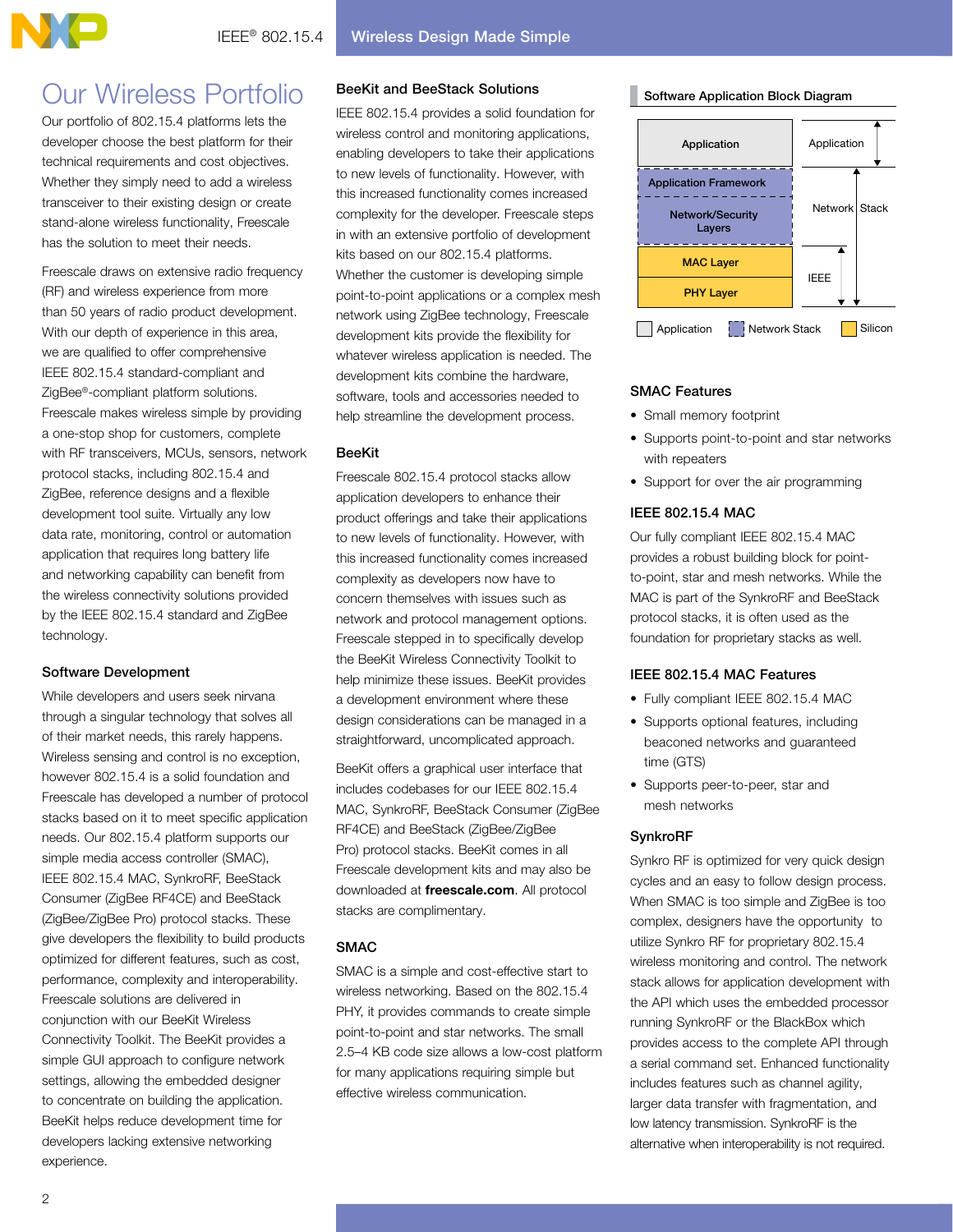

#### SynkroRF Features

- Easy-to-use IEEE 802.15.4 standardsbased protocol
- Approximately 32 KB of memory
- For wireless monitoring and control, wire replacement
- API or BlackBox development options
- Enhanced interference avoidance with channel agility and low latency transmissions

# BeeStack Consumer (ZigBee RF4CE)

The BeeStack Consumer (ZigBee RF4CE) protocol is a lightweight networking stack built on top of the IEEE 802.15.4 standard and is fully compliant with the ZigBee RF4CE standard and supported application profiles. The protocol was created to control, monitor and automate consumer electronics, including televisions, DVD players and recorders, set-top boxes, audio video receivers, remote controls and many others. RF4CE overcomes the growing technology challenges that today's consumer electronic products face with 30 year old infrared (IR) technology by removing the line of sight and field of vision issues while providing a fast bidirectional link to enhance the user experience. BeeStack Consumer starts with 802.15.4, but incorporates improvements in interference avoidance by adding channel agility and low latency transmissions to address the specific needs of consumer electronics.

# BeeStack Consumer (ZigBee RF4CE) Features

- • Lightweight networking stack built on the IEEE 802.15.4 standard
- Approximately 32 KB of memory
- For RF control, monitor and automation of consumer electronics products
- Optimized memory with standard command tables
- Two development options
	- Cost-effective API using embedded processor running
	- BlackBox with complete access to API through serial command set
- Improved interference avoidance capabilities with channel agility and low latency transmissions
- Supports ZigBee Remote Control Profile
- Supports ZigBee Input Device Profile

## **BeeStack**

ZigBee technology provides the ideal solution for larger, more complex networking, a robust and reliable option for self-forming and self-healing mesh networks. Since ZigBee is an open standard, it also allows for interoperability of products from different vendors. BeeStack is our ZigBee protocol stack that delivers a reliable and robust platform for ZigBee development.

#### BeeStack Features

- Supports ZigBee 2007
- Supports ZigBee Pro
- • Supports ZigBee Smart Energy Profile
- • Supports ZigBee Health Care Profile
- Supports ZigBee Home Automation Protocol

# Technical Features

- Operating system support
	- Windows® 2000
	- Windows XP
	- Windows 7
	- Windows Vista®

# BeeKit Block Diagram

#### Windows®-Based Components



#### Embedded SW Components (Codebase)



- Networking protocol code components and network application samples (code bases)
	- 802.15.4 MAC
	- SynkroRF
	- BeeStack Consumer (ZigBee RF4CE)
	- BeeStack (ZigBee/ZigBee Pro)
- Target families supported
	- MC1323x (HCS08)
	- MC1322x (ARM7™)
	- MC1321x (HCS08)
	- MC1320x (RF only)
- Development kits supported
	- 13234DSK/NSK
	- 13237ADC
	- TWR-13237
	- 1322XUSB/DSK/NSK/EVK
	- 13226PRO-DBG
	- 1321XCSK/DSK
	- 1320XRFC
- Integrated development environments (IDE)
	- CodeWarrior Development Studio for **Microcontrollers**
	- (CW-MICROCONTROLLERS) IAR EWARM for ARM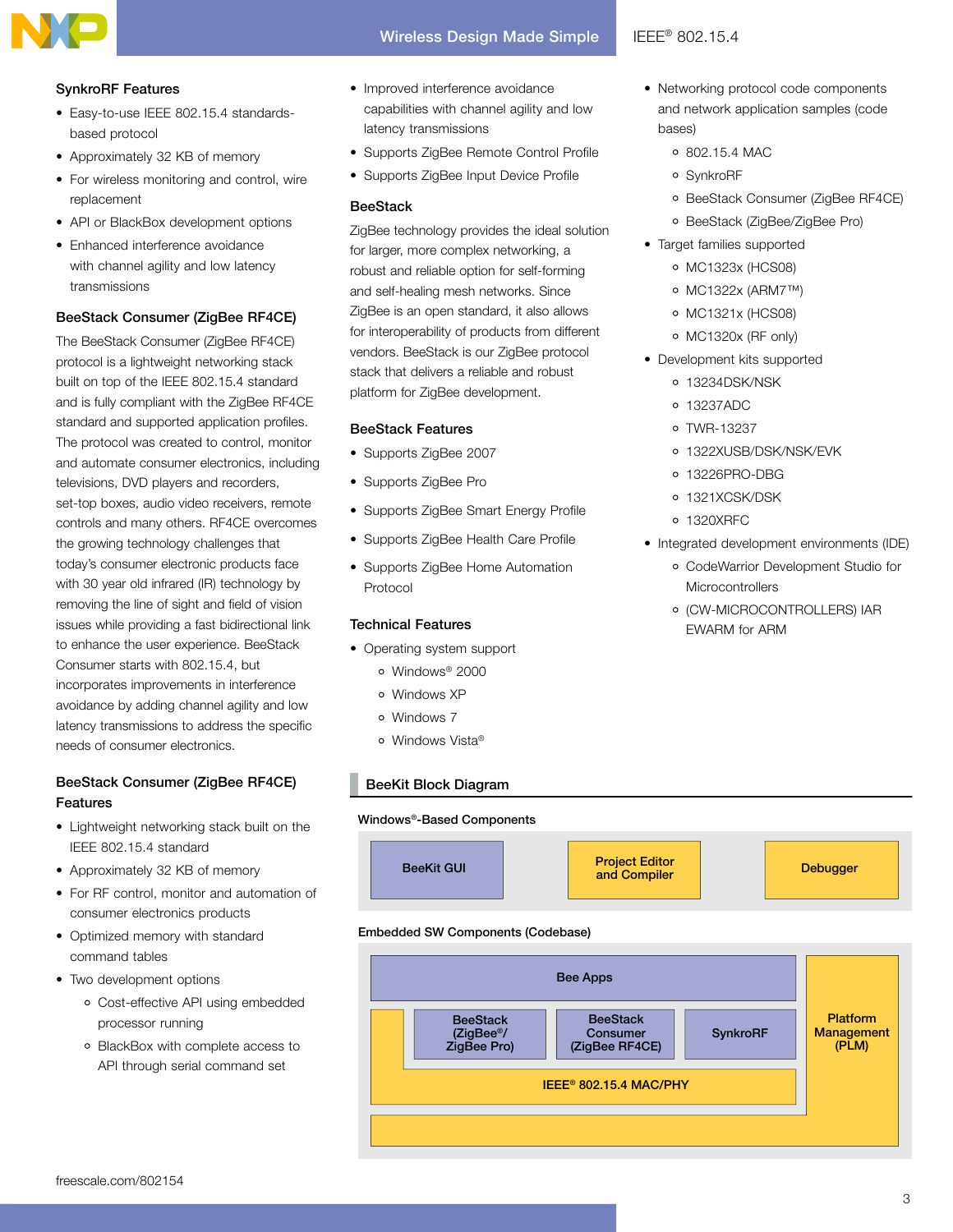# MC1323X Development Kits

# **Overview**

Freescale offers a full set of hardware platforms for evaluation of the cost-effective MC1323X system-on-chip (SoC) solutions. Designers may choose the hardware and software platform that achieves their design goals. The newest SoC product family integrates the 2.4 GHz transceiver, HCS08 series MCU, memory and input/output (I/O) in a single package. The 8-bit integrated alternative allows easy implementation of cost-effective solutions for those familiar with the HCS08 family and for those just starting out with embedded wireless design.

MC1323X family development kits are built on three modular boards, each of which offer features and functions targeted at consumer electronics applications. The modular boards are assembled into specific configurations to allow straightforward system development. The modularity of the solutions offers designers the opportunity to select specific structures (using reference design materials and content) for direct implementation into their end systems, thereby reducing design time and associated costs.

# Modular Boards

# 1323X-MRB (Modular Reference Board)

The 1323X-MRB contains the MC13234CHT integrated circuit and all necessary input/ output connections. It is a self contained module in a compact reference design.

# 1323X-MRB-ADC (ADC Modular Reference Board)

The 1323X-MRB-ADC contains the MC13237CHT integrated circuit and all necessary input/output connections including a 12-bit ADC which is unique to the MC13237CHT.

# 1323X-RCM (Remote Control Reference Motherboard)

The 1323X-RCM highlights the features of the MC1323X family for remote control design.

# 1323X-REM (Remote Extender Reference Motherboard)

The 1323X-REM is a remote extender and general application development board.

# Features

- • MC1323x 802.15.4 2.4 GHz PiP
- • LCD (RCM)
- Four LCD soft touch push buttons (RCM)
- 36 button keypad (RCM)
- • Eight direction plus select joystick (RCM)
- IR transmitter (RCM)
- Buzzer (RCM)
- • Digital accelerometer (RCM)
- • Digital gyroscope (RCM)
- I/O header (REM)
- USB connection
- Power LED and six status LEDs (REM)
- Power LED and six status LEDs (RCM)
- Six push buttons (REM)
- IR receiver and transmitter (REM)
- Printed F antenna (REM)
- On/Off switch
- Battery connectors
- Test points



# MC13234CHT Development Tools Summary

| Feature                    | MC13234CHT Developer<br><b>Starter Kit</b> | <b>MC13234CHT</b><br>Network Starter Kit                                          |
|----------------------------|--------------------------------------------|-----------------------------------------------------------------------------------|
| 1323X-MRB                  | $\mathcal{P}$                              | $\overline{4}$                                                                    |
| 1323X-RCM                  | $\Omega$                                   | 1                                                                                 |
| 1323X-REM                  | $\overline{2}$                             | 3                                                                                 |
| <b>USB Multilink</b>       | Yes                                        | Yes                                                                               |
| CodeWarrior IDE            | CodeWarrior Special Edition                | CodeWarrior Special Edition, CodeWarrior<br>Standard Edition (13234NSK-SFTW only) |
| BeeKit                     | Yes                                        | Yes                                                                               |
| Freescale Network Analyzer | Yes                                        | Yes                                                                               |
| Out-of-Box Application     | Range Demo                                 | RF4CE Home<br>Entertainment Control                                               |
| RoHS Compliant             | Yes                                        | Yes                                                                               |
| Price                      | \$279-13234DSK-BDM                         | \$529-13234NSK-BDM<br>\$999-13234NSK-SFTW                                         |

# **MC13237CHT Development Tools Summary**

| Feature                    | <b>MC13237CHT</b><br>Development Kit                                                    | <b>MC13237CHT</b><br><b>Tower Board</b> | <b>MC13237CHT</b><br><b>Tower Kit</b> |
|----------------------------|-----------------------------------------------------------------------------------------|-----------------------------------------|---------------------------------------|
| 1323X-MRB-ADC              | 3                                                                                       |                                         | $\mathcal{P}$                         |
| 1323X-REM                  | 3                                                                                       | 0                                       | $\circ$                               |
| TWR-RF-MRB                 | $\circ$                                                                                 | 1                                       | $\overline{c}$                        |
| <b>USB Multilink</b>       | Yes                                                                                     | <b>No</b>                               | <b>No</b>                             |
| CodeWarrior IDE            | CodeWarrior Special<br>Edition, CodeWarrior<br>Standard Edition<br>(13237ADC-SFTW only) | CodeWarrior<br>Special Edition          | CodeWarrior<br>Special Edition        |
| <b>BeeKit</b>              | Yes                                                                                     | Yes                                     | Yes                                   |
| Freescale Network Analyzer | Yes                                                                                     | Yes                                     | Yes                                   |
| Out-of-Box Application     | <b>Battery Monitor</b>                                                                  | None                                    | Range Demo                            |
| RoHS Compliant             | Yes                                                                                     | Yes                                     | Yes                                   |
| Price                      | \$399-13237ADC-BDM<br>\$899-13237ADC-SFTW                                               | \$169-TWR-13237                         | \$269-TWR-13237-KIT                   |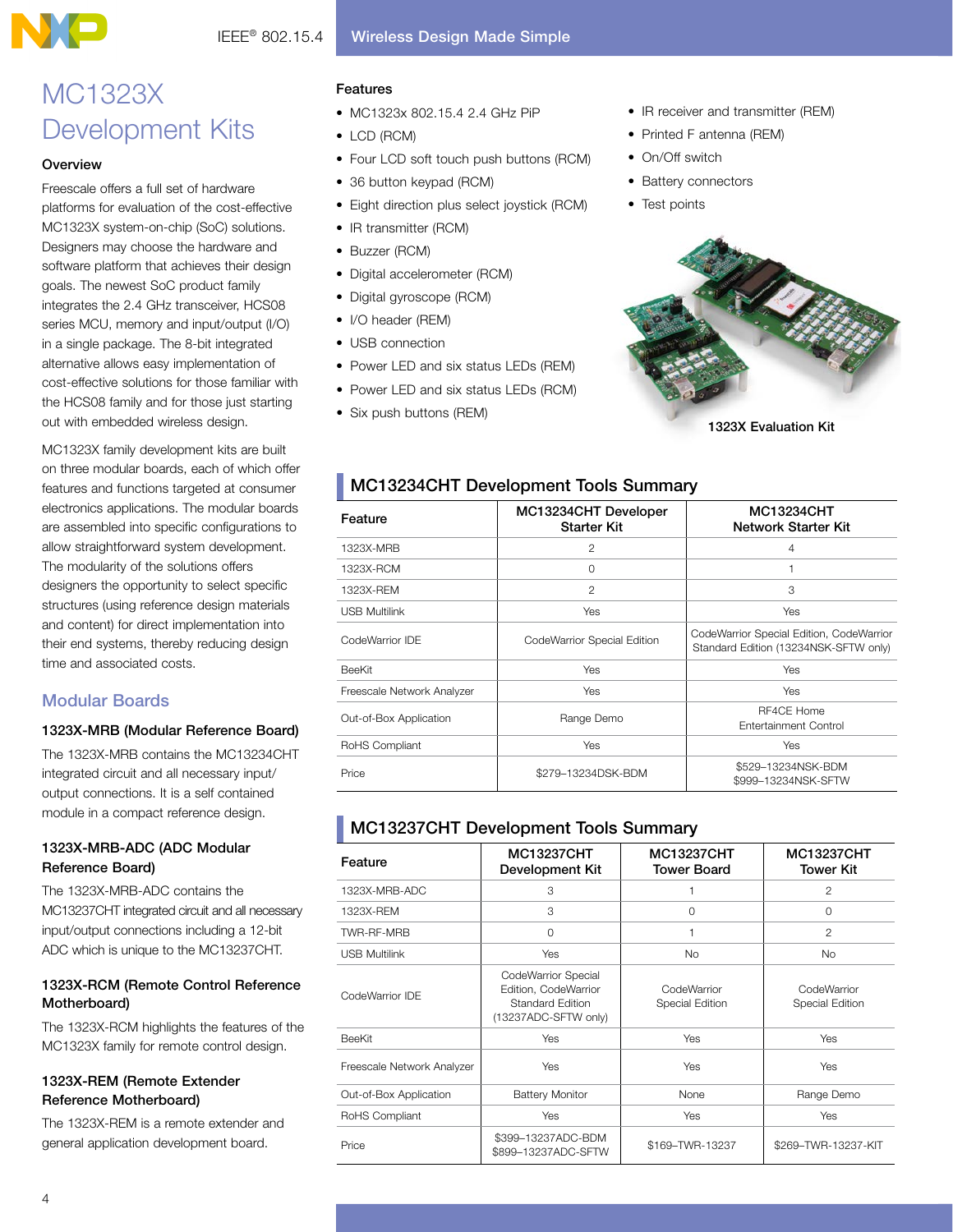# Wireless Design Made Simple | IEEE® 802.15.4

# MC1322X Development Kits

## **Overview**

Freescale has created the most complete set of hardware platforms for evaluating the MC1322X Platform in a Package (PiP) solution, allowing developers to select the hardware and software platform that best meets their needs. The unique PiP design integrates the 2.4 GHz transceiver, ARM7TDMI™ core, memory, I/O and RF matching components into a single package, significantly reducing the component cost and solution size. The MC1322X development kits are the ideal platforms for more complex 802.15.4 and ZigBee applications, providing plenty of memory and expansion capabilities. For designers who have ZigBee Pro applications to implement and prefer an ARM7 solution, the newest 13226PRO-DBG development kit is optimized for ZigBee Pro designs.

# 1322X-SRB (Sensor Reference Board)

The 1322X-SRB contains an MC13224 PiP, MMA7260Q three-axis acceleration sensor, MPXV5010G pressure sensor and a temperature sensor. The SRB provides a complete platform for evaluating the MC13224 PiP.

# 1322X-NCB (Network Coordinator Board)

The 1322X-NCB contains the MC13224 IC and a graphic LCD, creating the ideal demonstration platform for network coordinators. The LCD enables network monitoring by providing status messages.

# 1322X-LPB (Low Power Board)

The 1322X-LPB contains the MC13224 and is ideal for power measurements. The small form factor supports both AAA batteries and coin cell use and has the optional buck converter enabled to provide a low-power option.

#### 1322X-USB

The 1322X-USB is programmed to function as an 802.15.4/ZigBee packet sniffer and can be used with the Daintree Sensor Network Analyzer software. The device can also be reprogrammed to support customer applications, providing a small form factor device for PC connectivity.

# Features

- • MC1322X 802.15.4 2.4 GHz PiP
	- MC13224
	- MC13226 (ZigBee Pro)
- MMA7260Q three-axis acceleration sensor (1322X-SRB only)
- MPXV5010G pressure sensor (1322X-SRB only)
- Temperature sensor (1322X-SRB only)
- Printed F antenna
- SMA connector (1322X-NCB only)
- Color graphic LCD display (1322X-NCB only)
- Speaker
- • Joystick, buttons and LEDs
- • J-TAG interface for debug and programming
- Nexus debug interface (1322X-NCB only)
- Supports on-chip buck converter (1322X- LPB only)
- • On-board expansion capabilities for external application-specific development

# MC1322X Development Kits

| Feature                                                  | 1322X<br><b>USB Kit</b> | 1322X<br>Developer<br><b>Starter Kit</b>         | 1322X Network<br><b>Starter Kit</b>                  | 1322X<br>ZigBee EVK                                   | 13226<br>ZigBee<br>Pro Kit  |
|----------------------------------------------------------|-------------------------|--------------------------------------------------|------------------------------------------------------|-------------------------------------------------------|-----------------------------|
| 1322X-SRB                                                | N/A                     | 1                                                | 1                                                    | $\overline{4}$                                        | $\overline{2}$              |
| 1322X-NCB                                                | N/A                     | 1                                                | 1                                                    | 3                                                     | $\overline{2}$              |
| 1322X-LPB                                                | N/A                     | N/A                                              | 1                                                    | $\overline{2}$                                        | 1                           |
| 1322X-USB                                                | 1                       | N/A                                              | 1                                                    | 1                                                     | N/A                         |
| J-Link JTAG<br>Debugger                                  | <b>No</b>               | Yes                                              | Yes                                                  | Yes                                                   | Yes                         |
| <b>IAR IDE</b>                                           | IAR 32K<br>Edition      | IAR 32K Edition                                  | IAR 32K Edition,<br>IAR 256K Edition<br>with NSK-IAR | IAR 32K Edition,<br>IAR 256K Edition<br>with EVK-SFTW | IAR 32K Edition             |
| <b>BeeKit with</b><br>BeeStack ZigBee®<br>Protocol Stack | Included                | Included                                         | Included                                             | Included                                              | Included                    |
| Batteries, Cables<br>and Power<br>Adapters               | Yes                     | Yes                                              | Yes                                                  | Yes                                                   | Yes                         |
| Pre-Programmed<br>Demonstration<br>Application           | None                    | <b>Weather Station</b><br>Demo, SynkroRF<br>Demo | 802.15.4<br>Network Demo                             | ZigBee<br>Environment<br>Demonstration                | ZigBee Smart<br>Energy Demo |
| RoHS Compliant                                           | Yes                     | Yes                                              | Yes                                                  | Yes                                                   | Yes                         |
| MSRP USD-<br>Part #                                      | $$79-$<br>1322XUSB      | $$379-$<br>1322XDSK-DBG                          | $$579-$<br>1322XNSK-DBG<br>$$2599-$<br>1322XNSK-IAR  | $$1999-$<br>1322XEVK<br>$$3999-$<br>1322XEVK-SFT      | $$699-$<br>13226PRO-DBG     |

- LEDs and switches for demonstration monitoring and control
- • Connections for battery or external power supply
- USB port to interface with PC
- • Cables, batteries and power adapters
- Scalable software support for easy development of customer-specific network topologies



1322X Evaluation Kit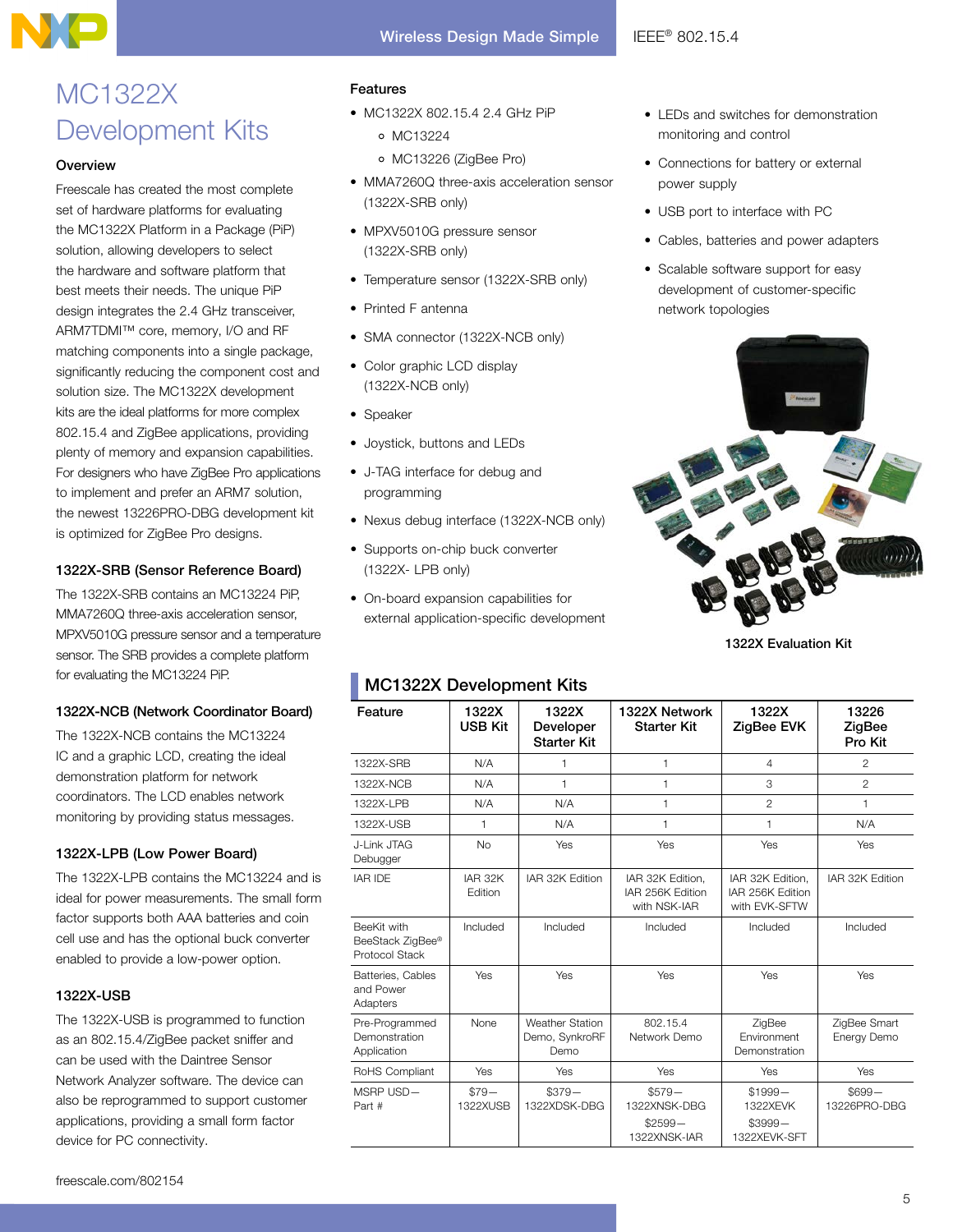# MC1321X Development Kits

# **Overview**

Freescale offers several different development kits for evaluating the MC1321X system in package (SiP), allowing developers to select the hardware and software platform that best meets their needs. The MC13213 device contains a 2.4 GHz RF transceiver and MC9S08GT60 MCU with 60 KB of flash and 4 KB of RAM in a 64-pin 9 x 9 mm LGA package. The development boards can be programmed with example demonstration applications or custom applications.

# 1321X-SRB

The 1321X-SRB contains an MC13213 IC, an MMA7260Q three-axis acceleration sensor and a temperature sensor. The SRB provides a complete platform for evaluating the MC13213 SiP.

# 1321X-NCB

The 1321X-NCB contains the MC13213 IC and an LCD, creating the ideal demonstration platform for network coordinators. The LCD enables network monitoring by providing status messages.

## Features

- • MC13213 ZigBee-compliant 2.4 GHz SiP
- MMA7260Q three-axis acceleration sensor (1321X-SRB only)
- Temperature sensor (1321X-SRB only)
- Printed F antenna
- On-board expansion capabilities for external application-specific development
- Programmable 60 KB flash with 4 KB of RAM
- On-board BDM port for flash reprogramming and in-circuit hardware debugging
- • LEDs and switches for demonstration monitoring and control
- LCD for demonstration messaging (1321X-NCB only)
- • Connections for battery or external power supply
- RS232 and USB ports to interface with PC
- USB multilink BDM debugger/ programmer (BDM kits only)
- • Cables, batteries and power adapters
- Scalable software support for easy development of customer-specific network topologies



1321X Evaluation Kit

# **MC1321X Development Kits**

| Feature                                        | 1321X Consumer<br><b>Starter Kit</b> | 1321X Developer's<br><b>Starter Kit</b> |  |
|------------------------------------------------|--------------------------------------|-----------------------------------------|--|
| 1321X-SRB                                      | 1                                    | $\mathcal{P}$                           |  |
| 1321X-NCB                                      | 1                                    | N/A                                     |  |
| CodeWarrior IDE                                | Special Edition                      | Special Edition                         |  |
| BeeKit with BeeStack ZigBee®<br>Protocol Stack | Included                             | Included                                |  |
| ZigBee Packet Analyzer Hardware                | <b>No</b>                            | <b>No</b>                               |  |
| Protocol Analyzer                              | <b>No</b>                            | <b>No</b>                               |  |
| Batteries, Cables and Power<br>Adapters        | Yes                                  | Yes                                     |  |
| Pre-Programmed Demonstration<br>Application    | RF4CE Virtual Remote Demo            | Accelerometer Demo                      |  |
| RoHS Compliant                                 | Yes                                  | Yes                                     |  |
| MSRP $USD$ -Part #                             | \$399-1321XCSK-BDM                   | \$249-1321XDSK<br>\$349-1321XDSK-BDM    |  |